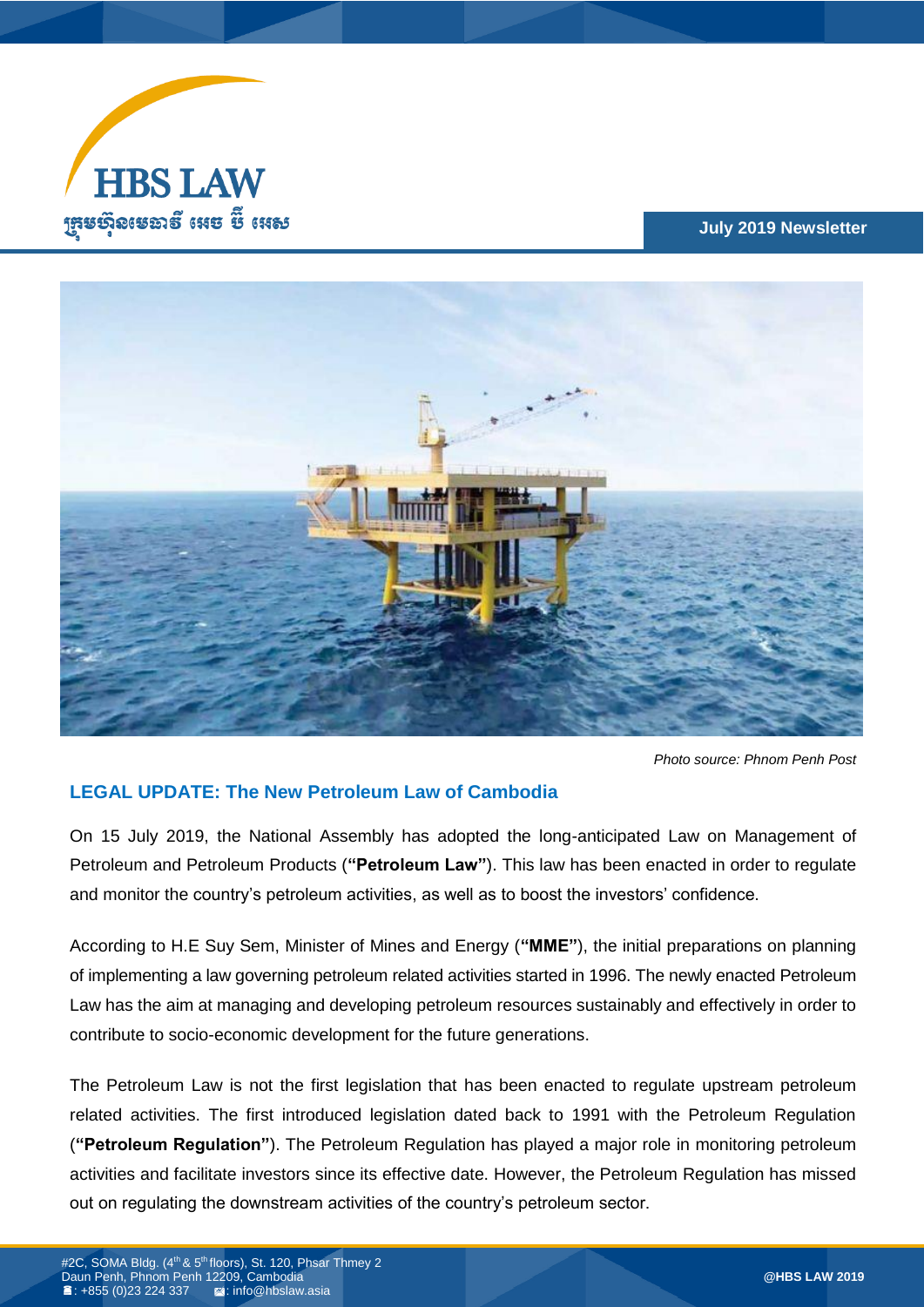This gap has been finally filled with the enactment of the Petroleum Law. As Cambodia consumes around 2.5 million tons of petroleum per year which most of the finished products are being imported from Thailand, Vietnam and Singapore, the need to establish a necessary regulation to monitor the petroleum downstream activities is a must. The Petroleum Law will also function as "gap-filler" of Cambodian regulations on oil & gas.

The Petroleum Law is the outcome of carefully considered efforts of the Cambodian government prior the anticipated first-time oil production in Cambodian history. This production will take place in the Apsara Field, Block A, Offshore Cambodia located in the Gulf of Thailand. The production is expected to start in the year 2020. Therefore, the Petroleum Law comes exactly at the right time, not only for this Block A project, but also for potential investors considering to invest in the oil and gas sector in Cambodia.

the garment, agriculture and tourism sectors, which will be beneficial for the development and stability of the Cambodian economy. **Example 2018, Cambodia and Penn 12209, Cambodia and Penn 1220**, Cambodia and Penn 1220, Cambodia and Penn 1220, Cambodia and Penn 1220, Cambodia and Penn 1220, Cambodia and Penn 1220, Cambodian and Therefore, the Petroleum Law could indirectly help to diversify the investment portfolio, currently led by

#### HBS Law

*The information provided is for information purposes only, and is not intended to constitute legal advice.*